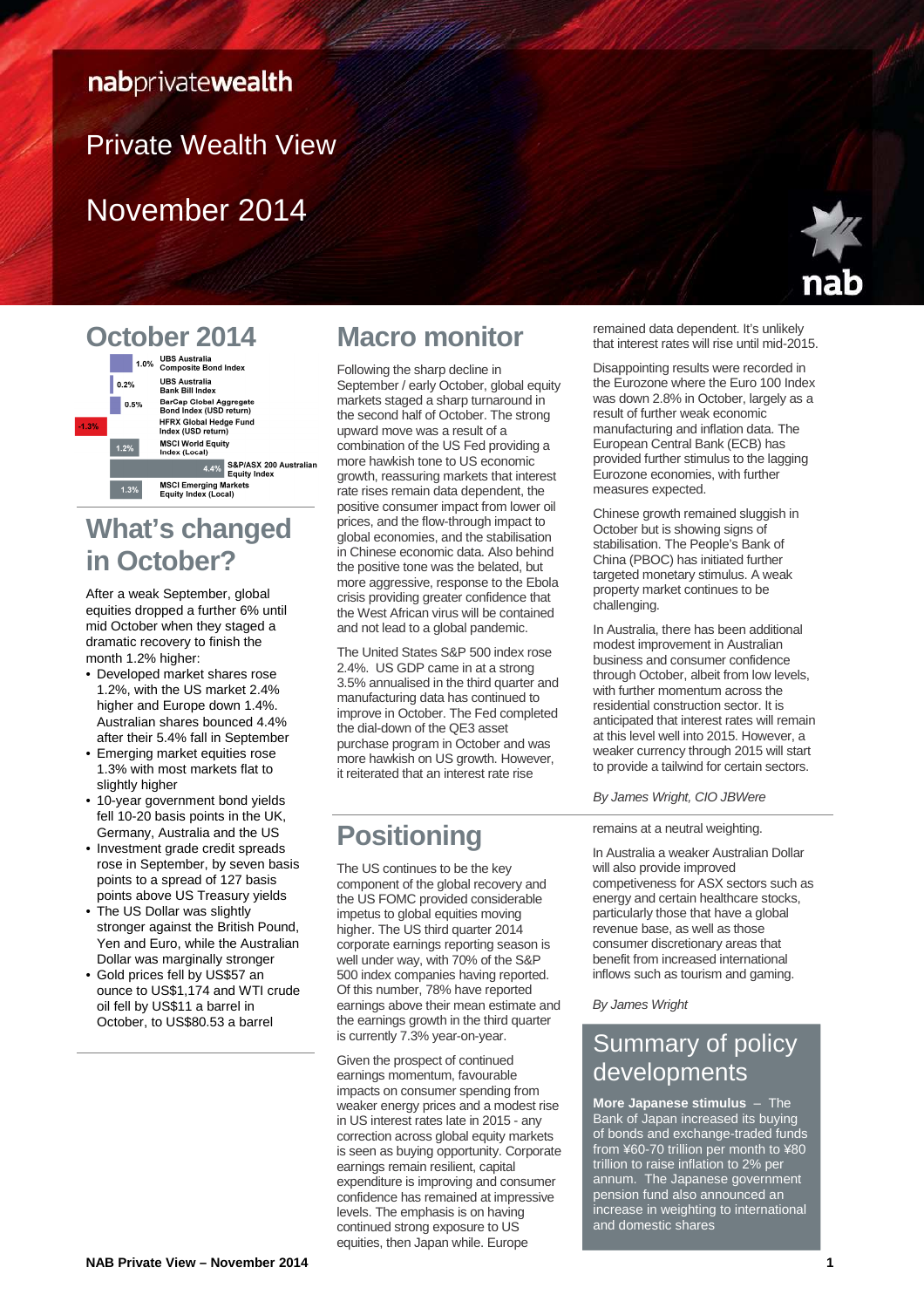## nabprivatewealth



### **Currency corner**

After falling 6.3% in September, the Australian Dollar traded in a relatively tight range in October (US\$0.8641 to US0.8911) to finish the month about 0.5 US cents higher at US\$0.8794. There was little in the way of currency moving news with third quarter CPI figures in line with market forecasts – and in the middle of the RBA's target range. The upward trend in unemployment figures continued, which was also as expected.

During the month, the spike in equity and currency volatility mid-month, saw little impact on the currency as the US Dollar was also relatively weak over the same period. However, over the full month, the US Dollar strengthened against the Euro, Pound, Swiss Franc and hit a seven-year high against the Yen as the Bank of Japan announced another round of measures to expand the money supply. The fall in market volatility in the second half of the month saw the Australian Dollar marginally higher into month end.

Based on median forecasts surveyed by Thomson Reuters, market expectations are for the Australian Dollar to trade at 86 US cents by end January 2015, 85 US cents in April 2015 and 83 US cents at the end of October 2015.

By Nick Ryder, Investment Strategist, NAB Private Wealth

# **Housing update**

According to the RP Data-Rismark Hedonic Home Value Indices, Australian capital city dwelling prices rose 1% in October, led by Sydney at 1.3% and Melbourne at 1.9%. Brisbane prices rose 0.6% but all other capital cities showed declines over the month which highlights the weaker conditions outside the two largest cities. Over the past year, capital city prices rose 8.9%, with the highest gains in Sydney (13.1%) followed by Melbourne (8.9%) while price rises in other capitals was more subdued  $(0.9 - 5.6\%)$ .

Auction clearance rates continue to hover at around 70% and, although the number of new listings is higher, properties are selling relatively quickly. Annual price increases have been trending lower since April (when they were running at 11.5%) which may provide some relief for the RBA which remains concerned about strong price rises and levels of investor-driven demand in Sydney and Melbourne. Over the past year, weekly rents have only risen 1.8% which has pushed down gross rental yields to 3.3% in Melbourne and 3.7% in Sydney. After taking into account property ownership costs, net rental yields are well below term deposit rates.

With the rate of annual property price growth easing in recent months, it's interesting to note that building approvals, which had been running at close to record levels for much of this year, fell 11% in September with the decline split between apartments (down 22%) and detached houses (down 2.3%). While month-to-month data can be volatile, especially in the apartment category, it may indicate that the market is stabilising, leading to a more balanced supply of new homes and apartments in the months ahead.

By Nick Ryder